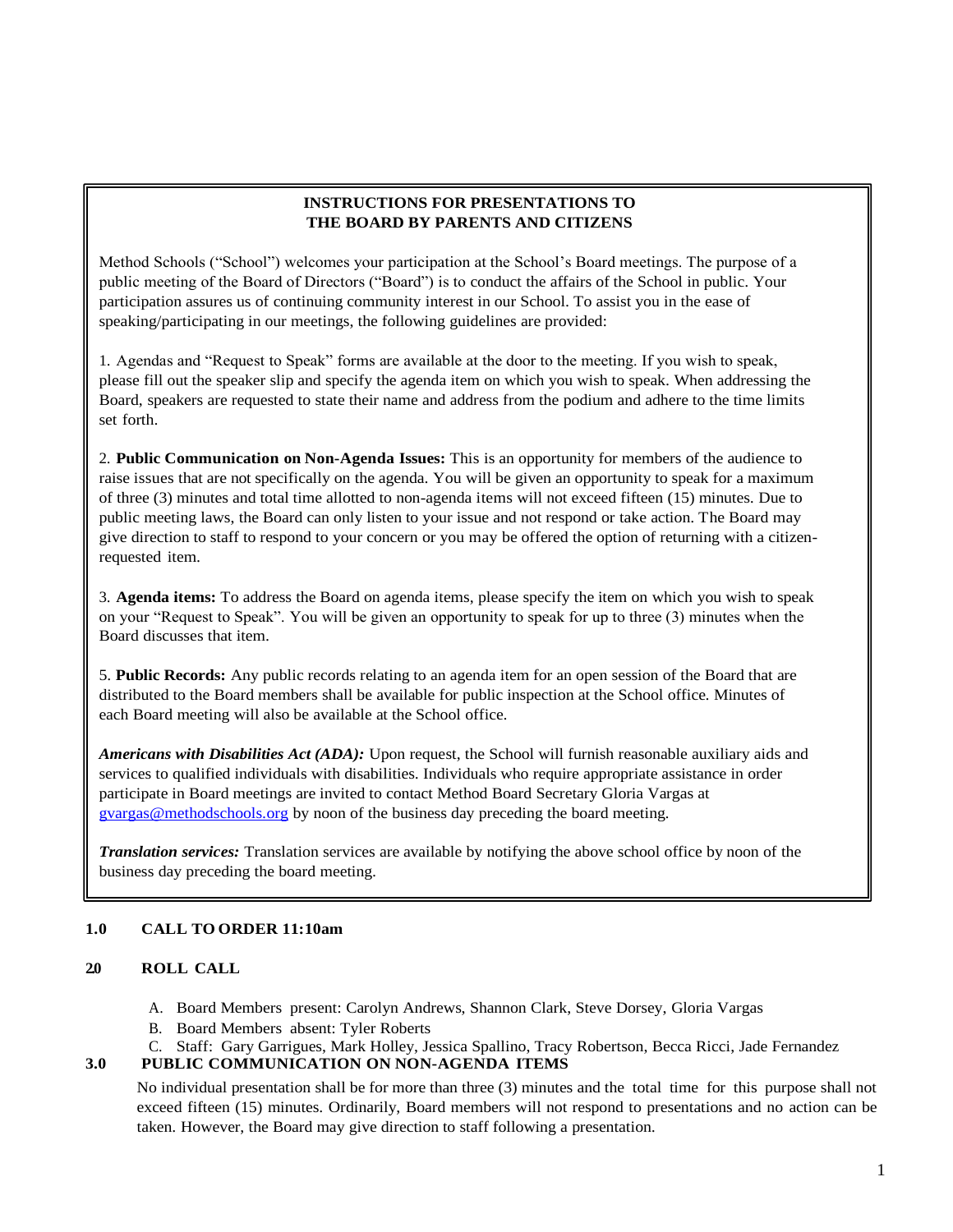# **4.0 REPORTS**

- **4.1 Marketing Update- NA**
- **4.2 Staffing Update-**All in-person items have been turned to virtual. Teach squad suspended. All students will receive links to attend teach squad virtually. Same amount of support is available for students. Hoping to increase parent involvement. Topics to get through school year, first is covid 19.
- **4.3 Product Update-NA**
- **4.4 Financial Report-NA**
- **4.5 Add head of Schools Update**

**11:16 adjourn open meeting**

# **5.0 ANNOUNCE CLOSED SESSION ITEMS**

## **5.1 Potential Litigation**

**6.0 PUBLIC COMMENT ON CLOSED SESSION ITEMS** General public comments on any closed session item that will be heard. The Board will limit comments to no more than 3 minutes. **7.0 ADJOURN CLOSED SESSION 11:57am**

### **8.0 OPEN SESSION 11:57am**

### **9.0 DISCLOSURE OF CLOSED SESSION ACTIONS**

### **10.0 ACTION ITEMS**

**10.1 Property Lease-** The Board will be presented with a proposed three-year lease on smaller property for Method HQ.- **place on hold for 30 days, moved for further discussion**

**Aye: 3**

**Nay: 0**

**10.2 Smartbug Proposal**- The Board will be asked to approve a six-month agreement with SmartBug.

**Based on working to get SmartFox out and visible**. Rather than develop a marketing team, looking at agencies that work closely with Hubspot, which is how we integrate our enrollment, website, etc. SmartBug is preeminent partner with HubSpot. Proposing to work with Smartbug for 6 months. High-end marketing to help achieve our goal to grow Method but to also have three paying SmartFox clients by end of 2020. This will help to accelerate SmartFox. \$5500

**Motion to approve**:Carolyn, Second: Shannon

**Aye**: 3

**No**: 0

**10.3 EM Speed Budget-** The Board will be asked to approve \$160,000 budget for EM Speed.

Advanced student athletes looking at college sports, sponsorship, etc. In lieu of typical PE, highly specific training. About 250 student athletes, 200 of which are at EM.

Motion to approve: Shannon ,Second: Carolyn

Aye: 3

No:

**10.4 Computers**- The Board will be asked to approve the purchase of Chromebooks for student use, NTE \$261,632.00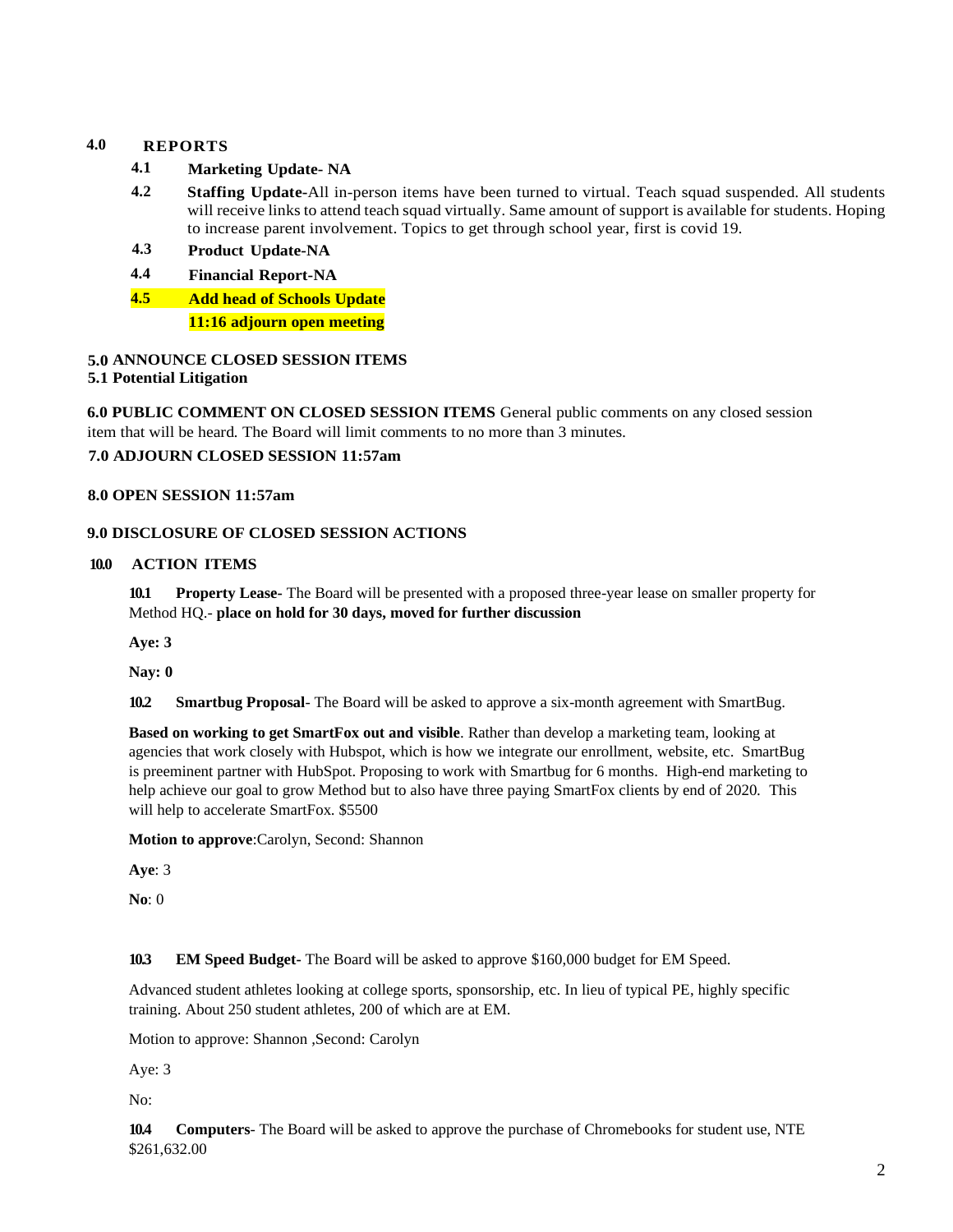Constantly trying to find ways to put money into our program and lower class sizes. We want to make sure that the technology that they have access to aligns with our systems. Reliable ChromeBooks with great connectivity and reliability to happen immediately for the next school year.

Carolyn- What type of assistance can we provide to students without access to internet as needed, low income, etc.

Access to mobile device with data key aspect. We work so closely with every student, we would know immediately and would work with them on a personalized basis. , it's an essential aspect of our programs. Our IT Specialist is looking at options if anything comes up. Steve: Most internet providers are now providing free connectivity if they don't have it already.

Motion to Approve: Carolyn, Second: Shannon Clark

Aye: 3

No: 0

**10.5 Work-from-home Stipend** - The Board will be asked to approve a \$500 work-from-home stipend for the 3/31/20 pay date for all staff. Various supplies have been needed to transition staff to work from home to help set them up for success at home.

Motion to Approve: Shannon , Second: Carolyn

Aye: 3

No:

#### **10.6 Gary Garigues, Esquire to negotiate lease agreement on behalf of Method School Board:**

Motion to Approve: Shannon, Second Carolyn

Aye: 0

No: 0

#### **11.0 DISCUSSION ITEMS**

#### **11.01 COVID-19 Response Update**

#### **12.0 CONSENT ITEMS**

All matters listed under the consent agenda are considered by the Board to be routine and will be approved/enacted by the Board in one motion in the form listed below. Unless specifically requested by a Board member for further discussion or removed from the agenda, there will be no discussion of these items prior to the Board votes on them.

### **13.0 UPCOMING AGENDA ITEMS**

#### **14.0 BOARD MEMBER REPORTS**

Individual Board members will report on participation in school events and/or committees, District events, or attendance at special meetings or training/workshops.

Shannon- our teachers that have worked with are uniquely situated

Looking at  $2<sup>nd</sup>$  at  $3<sup>rd</sup>$  weeks of June for meetings. Potential May  $19<sup>th</sup>$  with follow up in early June.